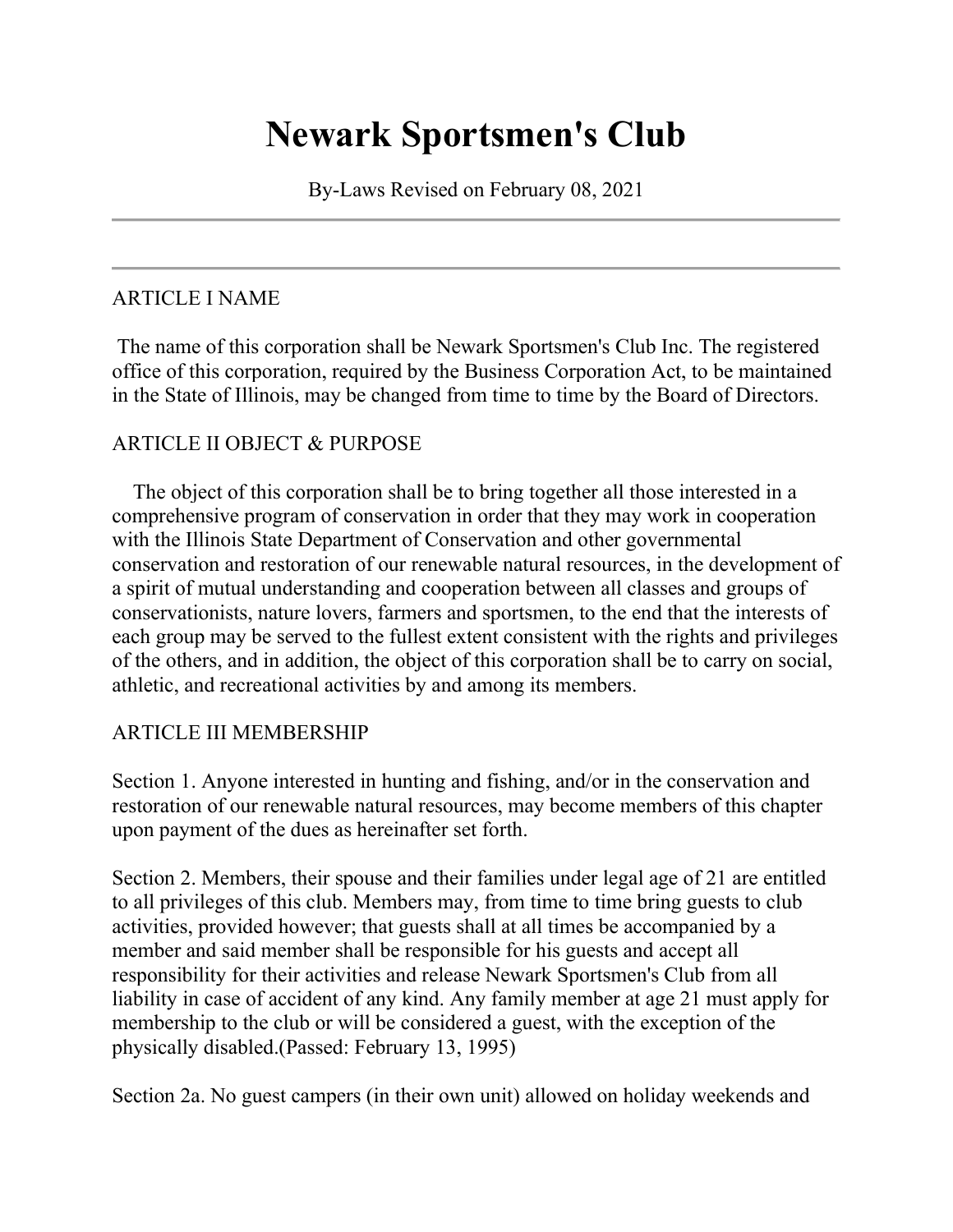annual club picnic. A member in good standing is allowed to bring a guest camper twice in any one calendar year- duration of visit not to exceed three (3) days. A member in good standing shall be allowed to bring the same guests only twice in a given calendar year Provided Newark Sportsmen's Club is not at full membership. If there are less than 200 members the guest will be required to apply for membership to continue to utilize club facilities. Guests are allowed to utilize all club facilities with the exception that no fish may be harvested from the lake and hunting is not allowed. (Passed: February 12, 1979)

Section 3. The Newark Sportsmen's Club membership shall be opened to a maximum of 200 members. If any portion of the prior years' 200 members have failed to renew their membership by the end of the first Sunday following the regular members' meeting in March of the current year, those memberships shall be opened to those on the waiting list until such time as the total membership reaches 200 members.

Section 4. The annual member's dues shall be 325.00 dollars per year. (Passed: 2/10/2020) payable at the February or March membership meeting. Members must attend the February or March meeting to turn in key(s) and pay their dues unless prior arrangements have been made and approved by the board.

Section 5. Passed (02/10/20) A member has a duty to the club and must complete 10 hours of work per year documented as assigned by the work chairman. If a member fails to complete his work hours he will be considered a member not in good standing and his membership can be terminated. If a member does not complete his work hours and wishes to remain a member he can pay a \$10.00 per hour penalty to the club per unworked hours. The annual work hour year begins at the yearly annual meeting. Many activities are readily available to fulfill the work requirement. NSC is an allvolunteer club that depends on its members for club management, maintenance, and administration. The annual work hour year begins at the yearly annual meeting. A member is defined as the paying member and his family. If a member's family helps at a work function it is considered work hours for the member. Additional work hours are not added if a member and his family members attend a work function. It is the member's duty to complete the work hours as a part of his/her membership. If a member is unable to complete his or her hour's duties due to illness or injury, a spouse of significant other can complete them in their place. It is the member's responsibility to report time worked to a Board Member if work is completed on an individual basis. (Passed: February 10,2020)

Accepted 02/10/2021 New Member Probation Period.

Each new member will be on a probation period for their first year of membership.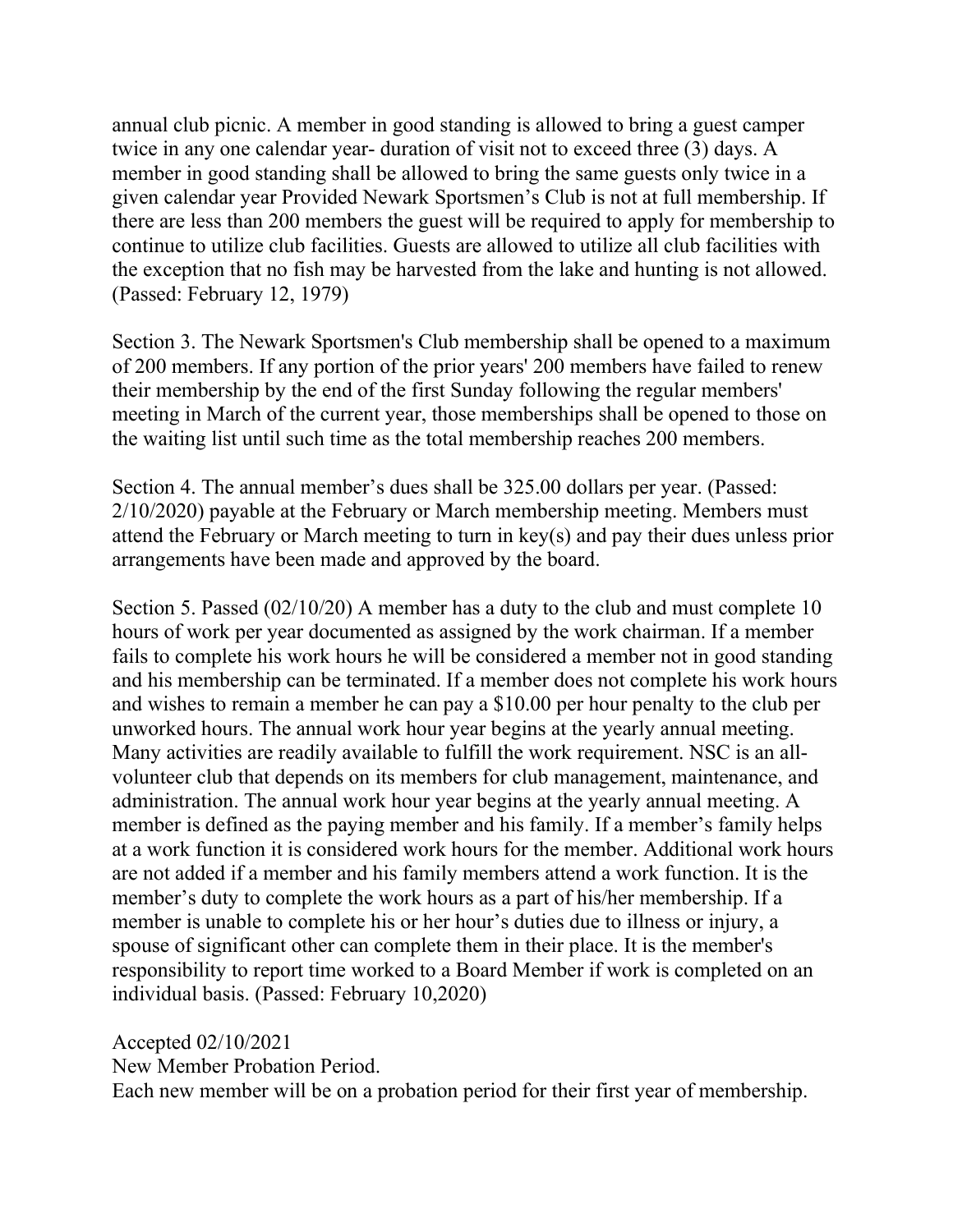This probation period will begin at the time of acceptance into the Newark Sportsmen's Club and will end with their renewal at the following years' annual meeting.

During this probation period if any new member does not follow any rule, they will be subject to the following course of actions:

First offense - Verbal warning of infraction and member is put on notice.

Second offense - Written warning of infraction.

Third offense – The member will be brought before the board and is subject to removal from club.

The severity of any infraction may escalate the offense level.

While on their probation period a member does not have the option to buy out their required work hours. If work hours are not performed the member will not be allowed to renew their membership.

Section 4a. Any regular member, 65 years of age or older, who has been a regular member for at least one full year, may renew his or her membership for one-half of the current club membership dues. (Passed: February 13, 1995)

Section 4b. A trap shooting membership will begin and end as the same calendar year as a regular club membership. A trap shooting membership will entitle a membership reduced fee for shooting trap. The fee will be decided by the trap chairman. A trap shooting membership will not entitle the member to any other club functions or facility. The fee can only be changed at the annual meeting.(Passed: February 8, 1999)

Section 5. Before any person may become a member of this corporation, he or she shall be proposed by a member in good standing of the club. Sponsoring member must be a member for at least 60 days. A single (1) negative (no) vote in response to a prospective member's application for membership, shall prevent acceptance of the proposed member. Voting is to be by secret ballot, unless waived by membership present.

Section 6. Any member who has failed to pay his or her dues on or before the first Sunday following the regular members meeting in March shall forfeit his or her membership and aforesaid membership shall become the property of the club. Membership cards are not transferable."

Section 7. Any past member who has forfeited his membership to the club and wishes to renew his or her membership shall be considered a new member and as such be subject to be placed on the waiting list if maximum membership has been reached;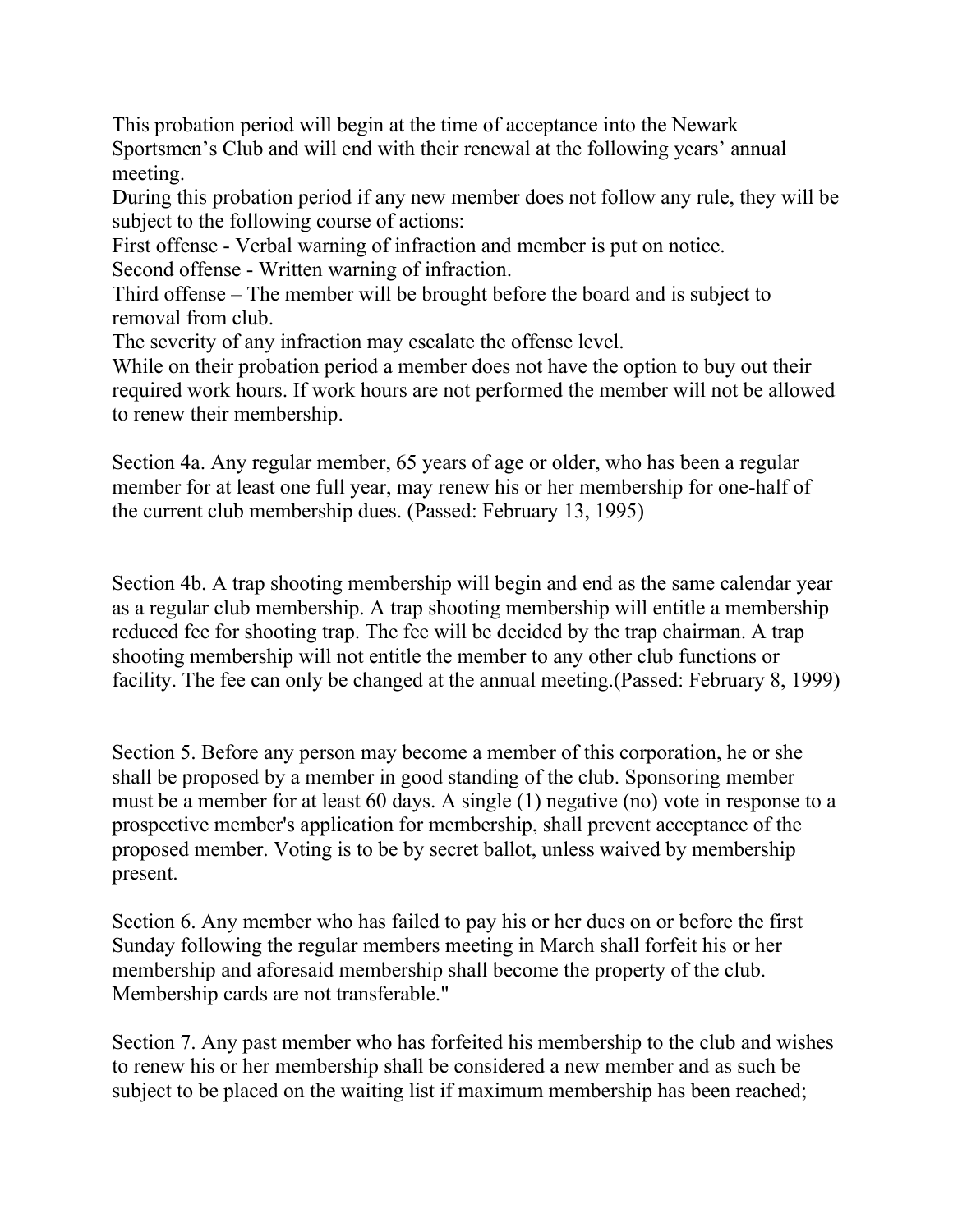shall be subject to approval by a majority of the members present at any regular meeting; and shall be subject to initiation fees.

Section 8. Any member of good standing whose son or daughter has become of legal age (21) shall for the period of one year be entitled to join the club (unless in the armed forces, one year following discharge) by being sponsored by a member in good standing and by acceptance of a majority of members at any regular members' meeting. The aforesaid person shall not be subject to a waiting list, thus actually allowing for the membership to increase to over 200 members for any current year. However; following deadline for membership renewal, if 200 members have failed to renew, membership shall be brought up to but not exceed 200 members.

Section 9. Any member that has lost his/her good standing and has been ejected from the club will not be allowed as a guest to a member of the club.(Passed: February 13, 1995) ARTICLE IV OFFICERS

Section 1. The members shall elect annually a president, vice president, secretary, treasurer and Board of Directors. The nomination shall take place at the October regular monthly meeting and the election at the December monthly meeting. The new officers may attend the Board of Directors meetings and will take office at the annual meeting in February.(Passed: February 8, 1993)

Section 2. Each officer must be elected by a majority vote at the December regular meeting. Each officer shall hold office until his successor shall have been elected or appointed in the manner herein. Section 3. Any officer may be removed by a twothirds vote of the members at any regular members meeting.

Section 4. In the event of a vacancy in any office because of death, resignation, removal, disqualification or otherwise, said vacancy may be filled by the Board of Directors for the unexpired portion of the term.

Section 5. The president shall preside at all meetings and shall perform all duties incumbent to that office.

Section 6. The vice-president shall, in the absence of the president, exercise the powers and perform the duties of the president.

Section 7. The secretary shall keep a record of all the proceedings of the meetings and of all other transactions of the club. The secretary shall release the minutes upon request.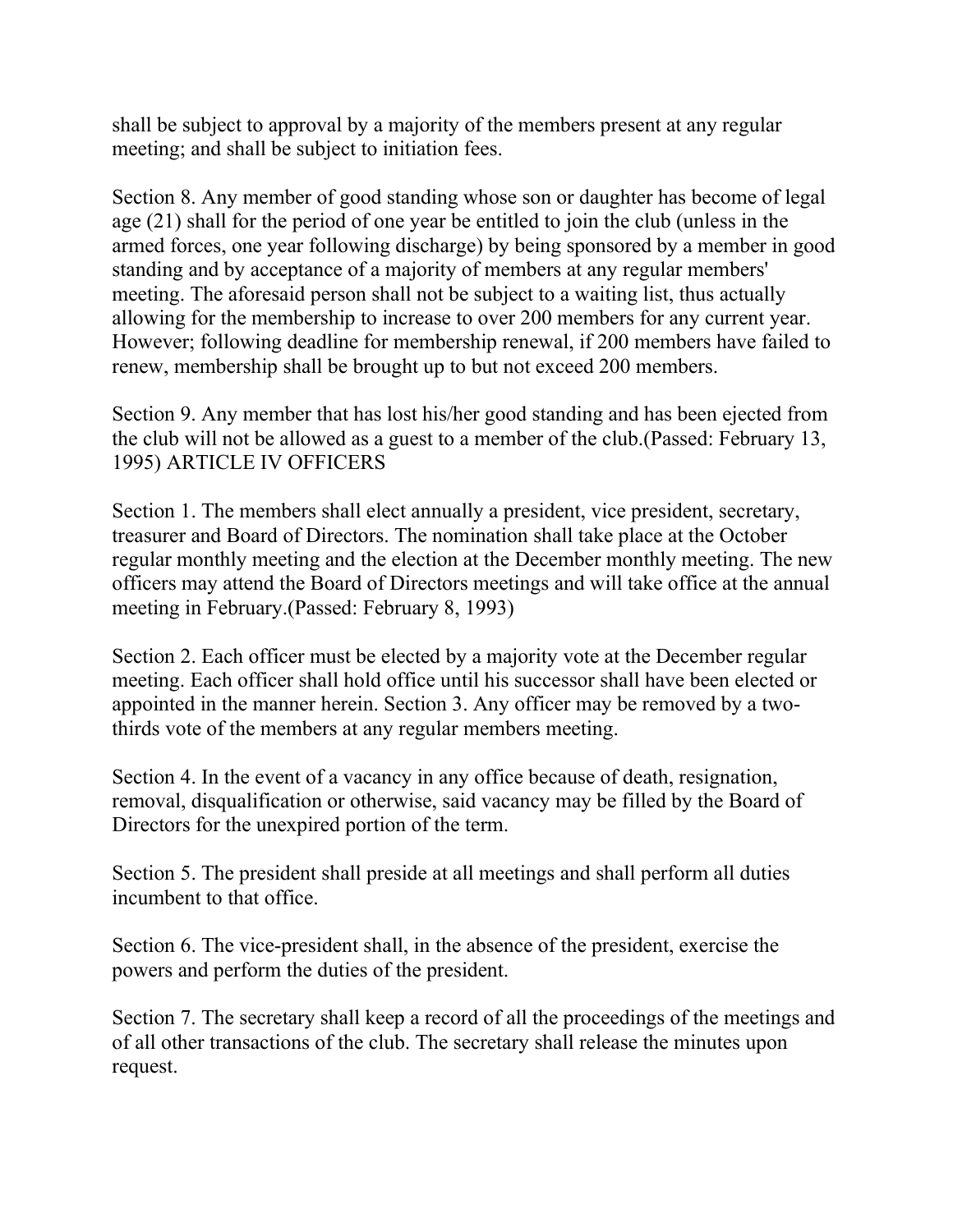Section 8. The Treasurer shall receive all money belonging to the club and keep a true record of all money belonging to the club. The Treasure shall pay out club funds only on order of the President and Board of Directors, or after a majority vote of the membership for approval. The trap, breakfast and archery committee Chairman may have their own checking accounts to pay normal operating expenses. Additional expenses exceeding one hundred dollars (\$100.00) must be approved by the board of Directors. (Passed: February 14, 2011)

Section 9. The president, vice-president, secretary and treasurer shall be exempt from annual member's dues during their term in office. The elected officers shall not receive or accept any other salary or reimbursement from the club while in office, except necessary expenses of any officer may be paid provided an account is submitted in writing and first approved by the Board of Directors.(Passed: February 8, 1993)

Section 10. It shall be the duty of the president and secretary, with subject to approval of the Board of Directors, to sign all or any contracts, agreements or legal documents, and the same shall then be binding upon the club.

Section 11. One officer (President, Vice President, Secretary, or Treasurer rotating) shall be in attendance and run the work Sunday at least every other month starting in March.

ARTICLE V

#### MEMBERS

Section 1. The annual meeting shall be held on the second Monday in February of each year.

Section 2. Annual and special meetings shall be called by the president and all members in good standing shall be notified by the secretary. The place of such meetings shall be designated on such notices. Notice will be placed on website one month prior to the annual or special meeting.

Section 3. A special meeting may be called by the president or Board of Directors, and the president must call a special meeting at the request of any three members in good standing of the club.

Section 4. The regular monthly members meeting shall be held the second Monday of each month at Newark Sportsmen's Club house at 7:30 o'clock P.M. and no notice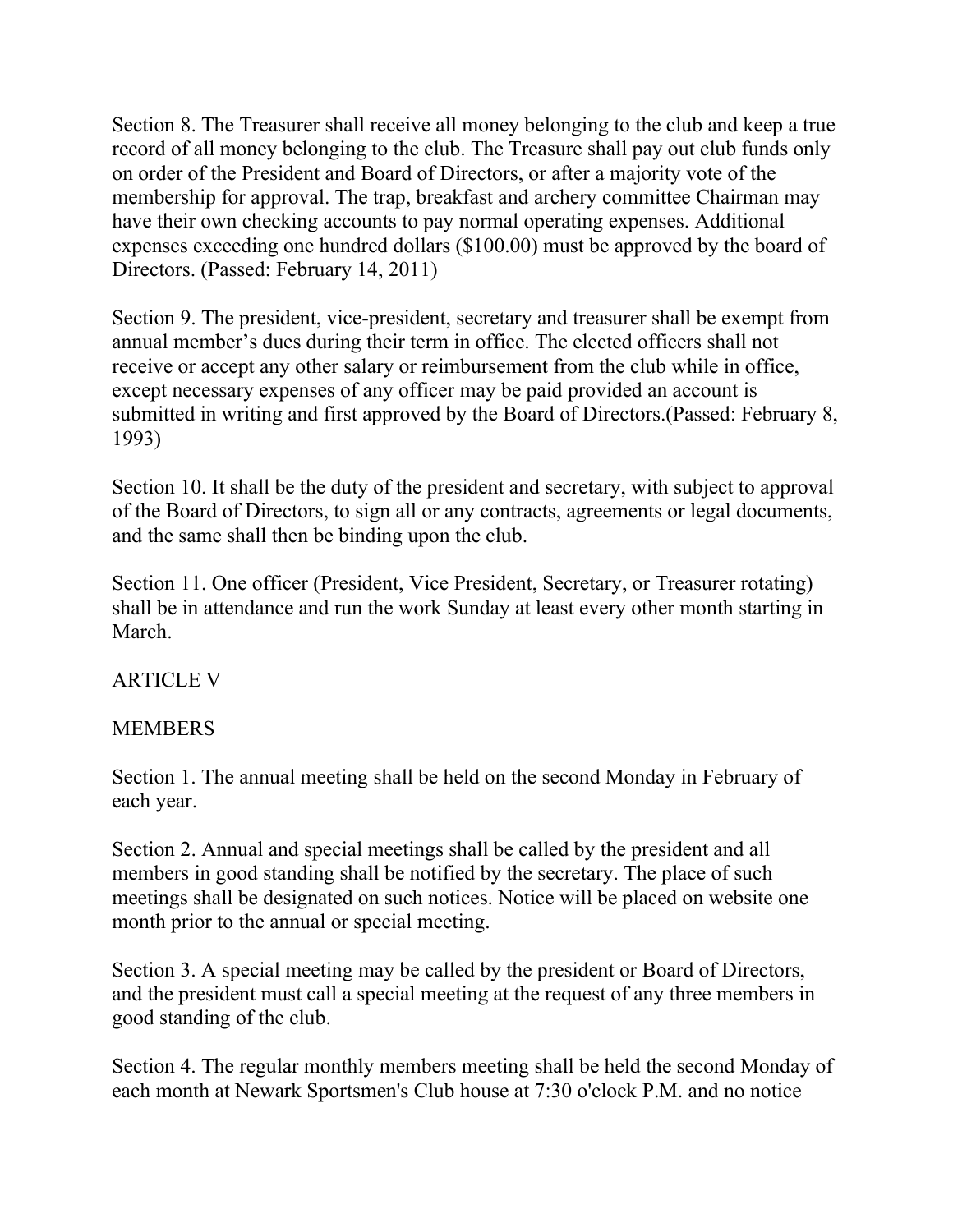shall be sent or given to the membership regarding these meetings.

Section 5. No business shall be conducted without a quorum being present. A quorum shall consist of 10 members in good standing.

Section 6. Voting on any question or any election except the removal of any officer may be voice, unless the presiding officer order, or any member shall demand that the voting be by ballot. If the voice vote is not unanimous then by default the voting will be by ballot to determine a 2/3rds vote. (See Article VII Section 1).

#### ARTICLE VI

#### DIRECTORS

Section 1. The Board of Directors shall be composed of the four elected officers and the three (Passed: February 14, 2000) elected members.

Section 2. The business and affairs of the club shall be managed by its Board of **Directors** 

Section 3. A regular meeting of the Board of Directors shall be held without other notice than this by- law immediately before and at the same place as the regular members' meeting.

Section 4. Special meetings of the Board of Directors may be called by the president or any two directors.

Section 5. Notice of any special meeting shall be given at least three days previous thereto by the secretary by written notice, and the attendance of a director at any meeting shall constitute a waiver of notice of such meeting.

Section 6. A majority of the Board of Directors shall constitute a quorum for transaction of business at any meeting, and the act of the majority of the directors present at a meeting, at which a quorum is present, shall be the act of the Board of **Directors** 

Section 7. Any vacancy occurring in the Board of Directors may be filled for the unexpired portion of the term by a vote of the membership at the next regular meeting.

Section 8. The directors shall pay one half the annual members' dues as well as no charge camper storage during their term in office. No other salary or reimbursement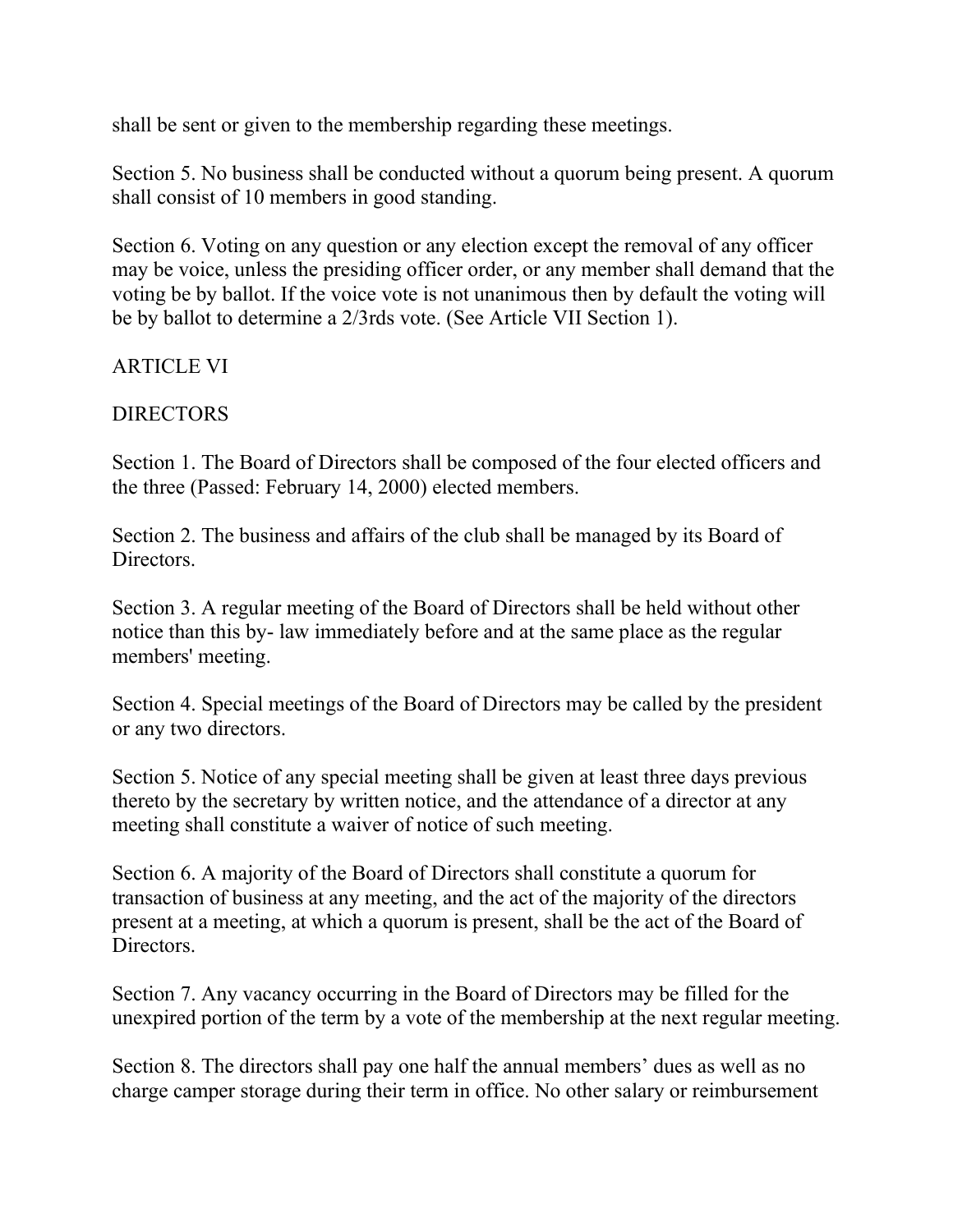shall be received by a director while in office.(Passed: February 8, 1993)

Section 9. The directors shall have the power to make contracts, improve grounds, stock lake, and any other improvements not to exceed the amount of cash in the treasury.

Section 10. The hunting, fishing and recreation rights shall be under the direct supervision of the Board of Directors.

Section 11. The board shall have the right to prescribe the time and manner in which these rights shall be exercised.

Section 12. Any member willfully violating any of these by-laws or rules lawfully laid down by the Board of Directors shall forfeit his membership in the club. The Board of Directors shall be the judge of all violations.

Section 13. One board member shall be present and preside over work Sunday every other month starting in April.

#### ARTICLE VII

#### AMENDMENTS

Section 1. These by-laws may be amended by the Board of Directors and members, at the annual meeting of the club by two-thirds vote of the members in good standing present at the meeting. Roberts Rules of Order Art. IX 49. Committees Classified. A committee is a body of one or more persons appointed or elected by an assembly or society to consider, or investigate, or take action in regard to, certain matters or subjects, or to do all of these things.

ARTICLE VIII ORGANIZATION Section 1. Membership, Social, Lake, Trap and Entertainment. These committees shall be appointed by the president of the chapter, subject to the approval of the Board of Directors. The president, with the approval of the Board of Directors may appoint such other committees as may be necessary for the carrying on the work of the chapter.

Section 2. The Trap Committee duties shall be to conduct trap shoots, securing all trap supplies and shall keep records of all trap supplies purchased and sold. The Lake Committee shall receive an annual funding as set by the Board of Directors or majority vote at any sanctioned club meeting to be used for management of the lake. (Passed: February 2014). Additional funds may be approved by a simple majority vote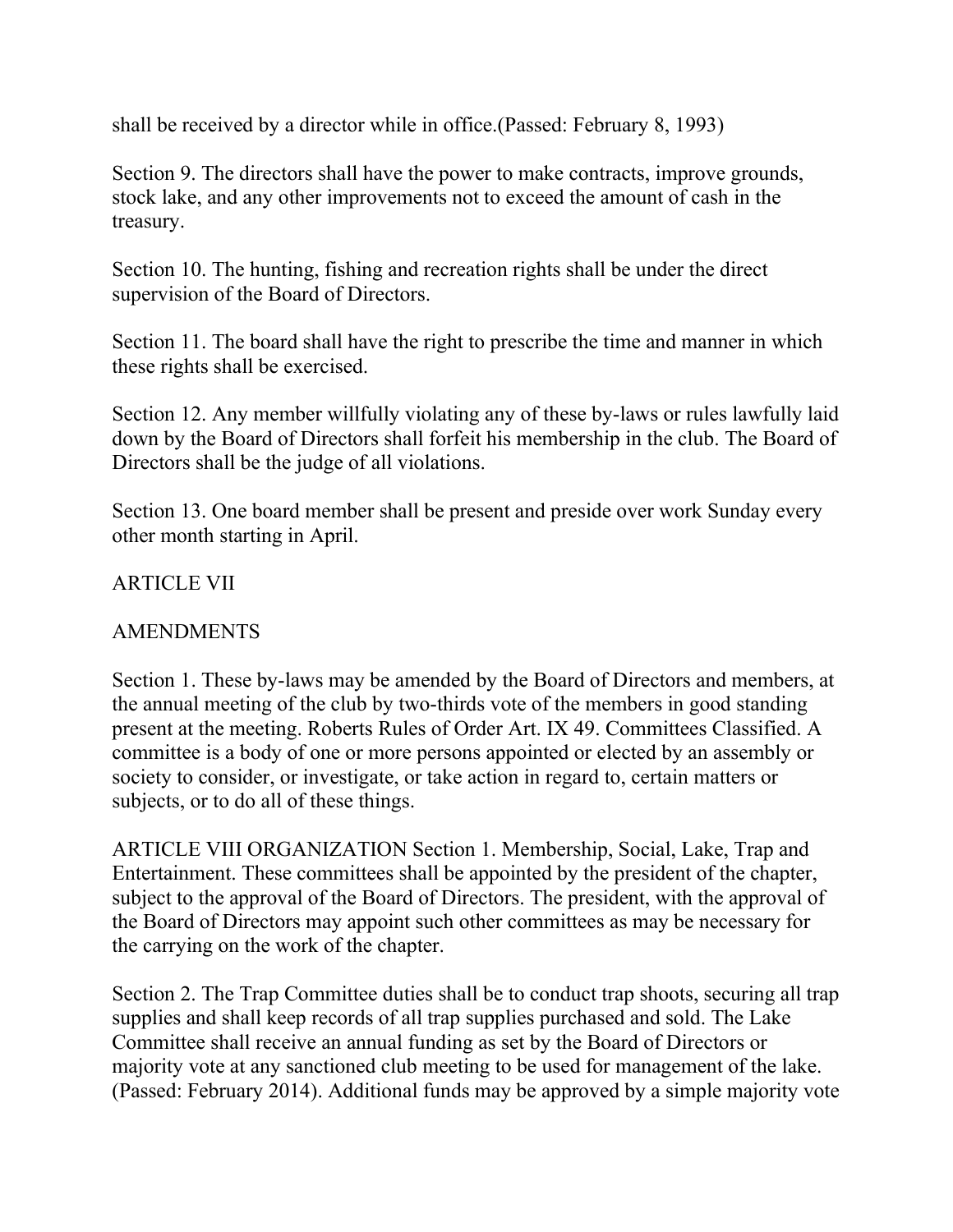by the Board of Directors or members present at any sanctioned club meeting. ARTICLE IX GENERAL PROVISIONS

Section 1. Open seasons on fish and game shall be those allowed by the State of Illinois. The club reserves the right to determine the size, season and bag limits on fish and game on the club premises.

Section 2. Places shall be designated by the club to be used for recreation purposes and the manner in which they may be used. Section 3. All persons must be properly clothed at all times while enjoying the privileges of the ground.

Section 4. Members shall be permitted to use a boat on the lake. No member shall use another member's boat without owner's permission. No gas motors allowed. Section 5. No intoxicating liquor shall be sold on the grounds, and any intoxicated person may be expelled from the grounds.

Section 6. The president and/or the vice-president shall have the responsibility of renting the club house. ARTICLE X CLUB HOUSE RENTALS (Passed February 13, 1978) Section 1. Anyone (member or nonmember) wishing to rent the club house must get approval from the President or Vice President and all requests are subject to final approval or disapproval to be made by the Board of Directors.

Section 2. A representative of all approved rental parties must sign the Newark Sportsmen's Club rental agreement releasing the Newark Sportsmen's Club of all liabilities and placing total responsibility upon the rental party. Also a signed release, dram shop, and proof of liability insurance in amounts specified by the board. Rental fee and security deposit must be placed with the president or vice-president at the time the rental agreement is signed.

Section 3. Security deposit required: Members in good standing shall place their membership card in possession of the Board. Non-members shall place a security deposit with the board not less than one hundred fifty (150). Actual amount of the deposit to be set by the Board of Directors prior to approval of the rental.

Section 4. Rental fees: Rental fee shall be determined by the Board of Directors. (Passed February 14, 2000) Section 5. Benefits/charity: The Newark Sportsmen's Club Board of Directors has the authority to waive in its entirety, or any portion of, the rental fee and security deposit for the benefit or charity functions. Article XI Elections Section 1. Nominations will be made at the October meeting and nominations must be made in person. The nominee need not be present but must have accepted either by letter, text, or email to the Secretary no later than the Friday prior